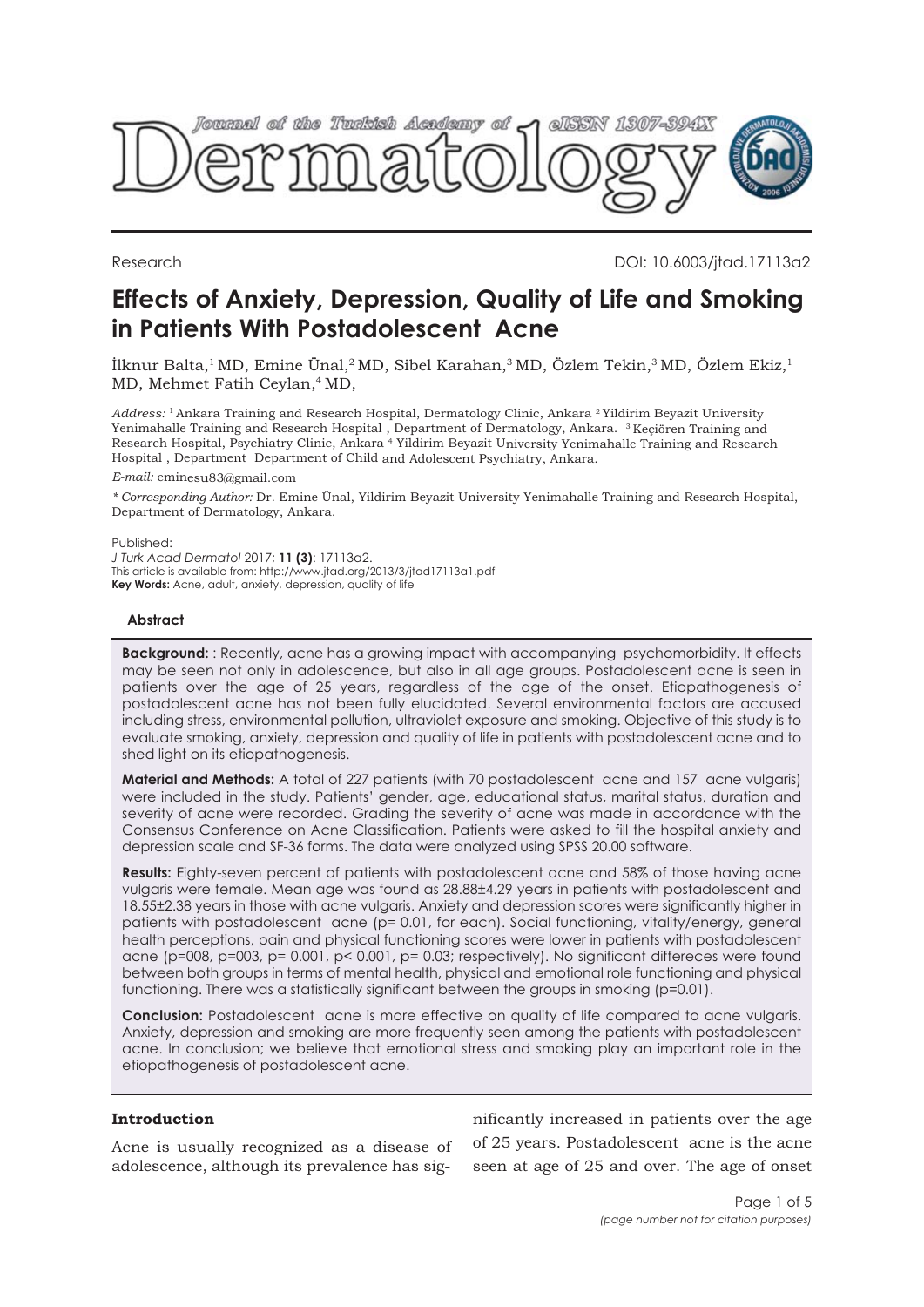is not considered in diagnosis [**[1,2](#page-4-0)**]. Postadolescent acne is more prevalent among women with 14% of women aged between 25 and 40 are influenced. Postadolescent acne is examined in two groups as papulopustular and comedonal acne. Papulopustular acne is characterized with inflammatory papulopustular lesions especially on the lower 1/3 part of the face, chin and neck. Whereas in comedonal, the comedones show distribution throughout the face. Comedonal acne has late-onset and is often associated with smoking [**[3,4](#page-4-0)**].

Etiopathogenesis of postadolescent acne is yet to be fully elucidated. Hormonal parameters are normal in majority of patients. Several environmental factors are emphasized including stress, environmental pollution, ultraviolet exposure and smoking. Emotional stress increases adrenal androgens, causing sebaceous hyperplasia and may play a role in the etiopathogenesis of acne [**[4](#page-4-0)**]. Objective of this study is to evaluate smoking, anxiety, depression and quality of life in patients with postadolescent acne and to shed light on its etiopathogenesis.

#### **Materials and Methods**

A total of 227 patients (with 70 postadolescent acne and 157 acne vulgaris) were included in the study. Patients aged 25 and over were accepted as postadolescence acne group. Patients' gender, age, educational status, marital status, duration and severity of acne were recorded. Grading the severity of acne was made in accordance with the Consensus Conference on Acne Classification [**[5](#page-4-0)**]. Literate patients aged over 16 and under 65 years were enrolled. Patients with a history of psychiatric illness or who were using drugs because of a psychiatric disease, those were using isotretinoin or had used in the past and patients with systemic disease or malignity were excluded from the study. Patients were asked to fill the hospital anxiety and depression scale (HADS) and Short Form 36 (SF-36).

The study was approved by the ethical committee of Yildirim Beyazit University Yenimahalle Training and Research Hospital (2016-13) and was conducted in accordance with the Declaration of Helsinki.

# **Hospital Anxiety and Depression Scale (HADS)**

HADS is a scale developed by Zigmond and Snaith in order to determine the risk, level and change in level of anxiety and depression in patients. It consists of 14 questions with the odd numbers measure anxiety and even numbers are related to depression [**[6](#page-4-0)**]. Validation and reliability of the scale for Turkish language was evaluated by Aydemir and the scale was found to be reliable for screening depression and anxiety symptoms in the persons with physical illness. Cut-off values were determined as 10 for anxiety and 7 for depression subscales [**[7](#page-4-0)**].

#### **The Short Form (36) Health Survey**

SF 36 is the most commonly used scale to measure quality of life with total 8 subscales consisting of 36 items that assess physical and mental health. These subscales are physical functioning, physical role functioning, pain, general health perceptions, vitality, social functioning, emotional role functioning and mental health. The Turkish version was developed by Koçyiğit and collegues  $[8]$  $[8]$  $[8]$ . In general pulsed mode of  $CO<sub>2</sub>$  laser is suitable for treatment of thinner, soft and localized form of VEN but is not sufficient for thick, hard, extensive variant of VEN.

Our reasons for this combined therapy are that many of VEN are thickening, extensive and hard; therefore this type is almost unresponsive to the modality treatment mentioned above. Also in this situation using monotherapy with  $CO<sub>2</sub>$  laser required numerous passage of laser therapy that resulted in thermal damage and it was very time consuming. Additionally, the result of shave removal as single therapy depended on the experience of the surgeon so that overtreatment or undertreatment is accompanied by complications and recurrence, respectively.

In our study from 14 patients, 10 patients (71.4%) and in 8 cases in which face area was treated, 5 cases (63.3%) showed good to excellent response.

In conclusion, although many forms of VEN show favorite response to most physical modality, combination therapy with shave removal and  $CO<sub>2</sub>$  laser could be an appropriate therapy for extensive, thickened, non-pig-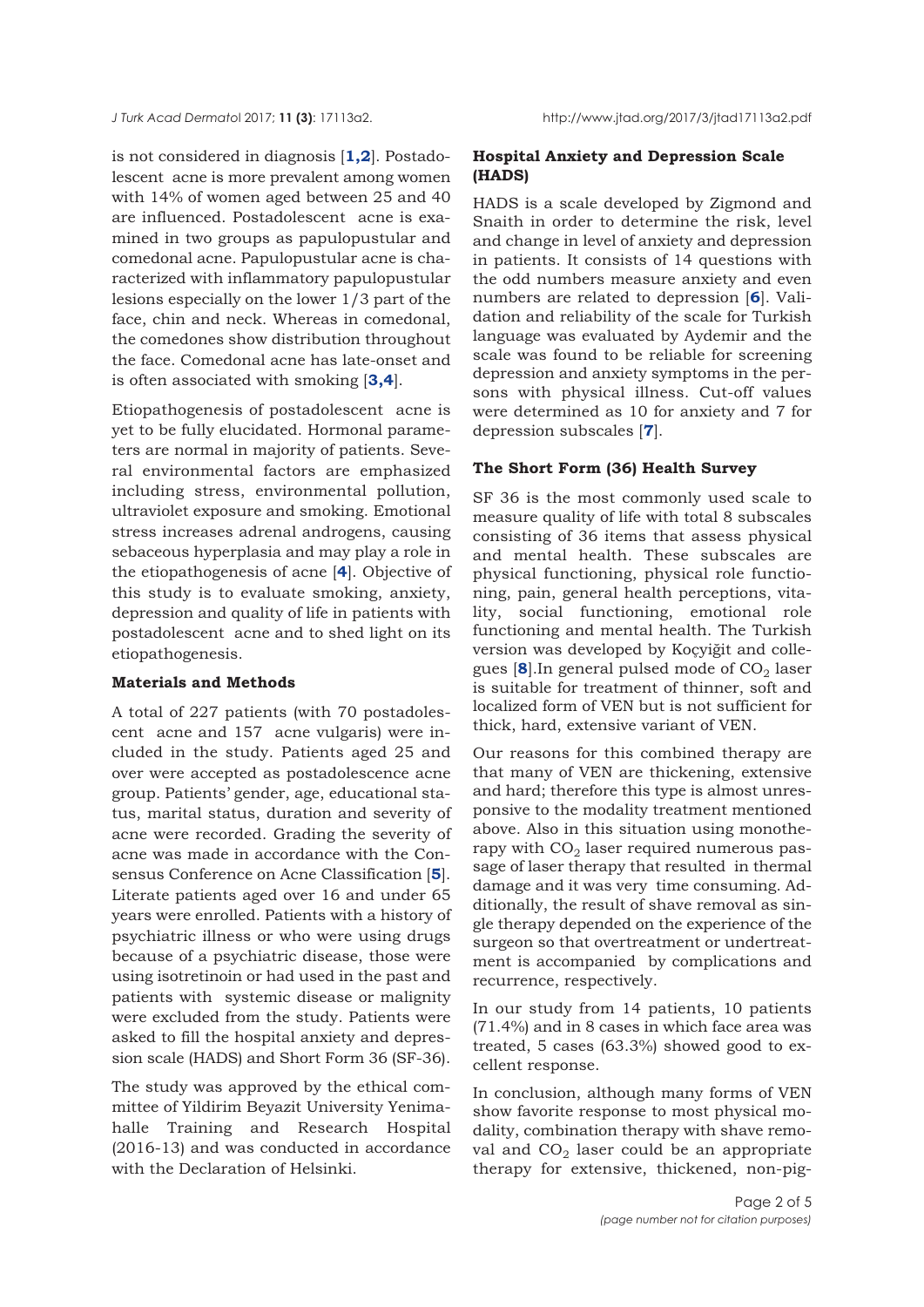mented and unresponsive to other treatments of VEN.

## **Statistical Analysis**

Descriptive statistics of data are expressed as mean, standard deviation, frequency and percentage. Distribution of data was studied with Kolmogorov- Smirnov test. Kruskal-Wallis, ANOVA, Mann-Whitney U and the independent-samples t-test were used for analysis of the variables. Chi-square test was used in analysis of the proportional data and Fischer test was used when chi-square did not meet the conditions. Statistical analyses were carried out using SPSS 20.0 software.

#### **Results**

Eighty-seven percent of patients with postadolescent acne and 58% of those having acne vulgaris were female. Mean age was found as 28.88±4.29 years in patients with postadolescent and 18.55±2.38 years in those with acne vulgaris. Clinical and demographic charasteristics of the patients are given in (**Table1**). Anxiety and depression scores were significantly higher in patients with postadolescent acne (p= 0.01, for each). Social functioning, vitality/energy, general health perceptions, pain and physical functioning scores were lower in patients with postadolescent acne (p=008, p=003, p= 0.001, p< 0.001, p= 0.03; respectively) (**[Table 2](#page-3-0)**). No significant differeces were found between both groups in terms of mental health, physical and emotional role functioning and physical functioning. There was a statistically significant between the groups in smoking (p= 0.01).

No statistically significant correlation was observed between anxiety and depression scores and the severity of acne in all patient groups (p=0.17, p=0.38; respectively). There were no statistically significant correlations between anxiety and depression scales and the severity of acne both in postadolescent acne and acne vulgaris groups (p=0.28, p=0.22; p=0.11, p=0.69; respectively). In addition, there was not a significant correlation between the severity of acne and quality of life scores in all patient groups  $(p \ 0.05)$ .

# **Dıscussıon**

Acne vulgaris is a chronic inflammatory dermatosis, influencing almost all adolescents with serious social and psychological effects. Anxiety, depression, low self-esteem, difficulties in personal relationships, unemployment, social depression and even suicidal thoughts may be seen in patients having acne. This psychological problems are not always related with the severity of acne and psychosocial impact should be assessed in all patients. Considering and determination of this situation will considerably increase the effectiveness and success of treatment. There are numerous studies about the psychosocial effects of severe acne especially in adolescence period [**[9,10,11](#page-4-0)**]. However, psychosocial effects of postadolescent acne have not been fully investigated [**[12,13](#page-4-0)**].

**Table 1.** Demographic and Clinical Characteristics of the Patients

| <b>Feature</b>       | <b>Adolescence acne</b><br>157/% | Postadolescence acne<br>$70\frac{9}{6}$ | p value    |
|----------------------|----------------------------------|-----------------------------------------|------------|
|                      |                                  |                                         |            |
| Gender (Female/male) |                                  |                                         |            |
| 91/66                | 91/66                            | 61/9                                    | $0.001*$   |
| Age                  | 18.55±2.38                       | 28.88±4.29                              | $0.001*$   |
| Familial history     |                                  |                                         | 0.29       |
| Yes                  | 88(56.1)                         | 34(48.6)                                |            |
| No                   | 69(43.9)                         | 36(51.4)                                |            |
| Severity of Acne     |                                  |                                         | $< 0.001*$ |
| Mild                 | 3(1.9)                           | 6(8.6)                                  |            |
| Moderate             | 37(23.6)                         | 34(48.6)                                |            |
| Severe               | 64(40.8)                         | 18(25.7)                                |            |
| Very severe          | 53(33.8)                         | 12(17.1)                                |            |
| Smoking              |                                  |                                         | $0.01*$    |
| Yes                  | 33(21)                           | 26(37.1)                                |            |
| No                   | 124(79)                          | 44(62.9)                                |            |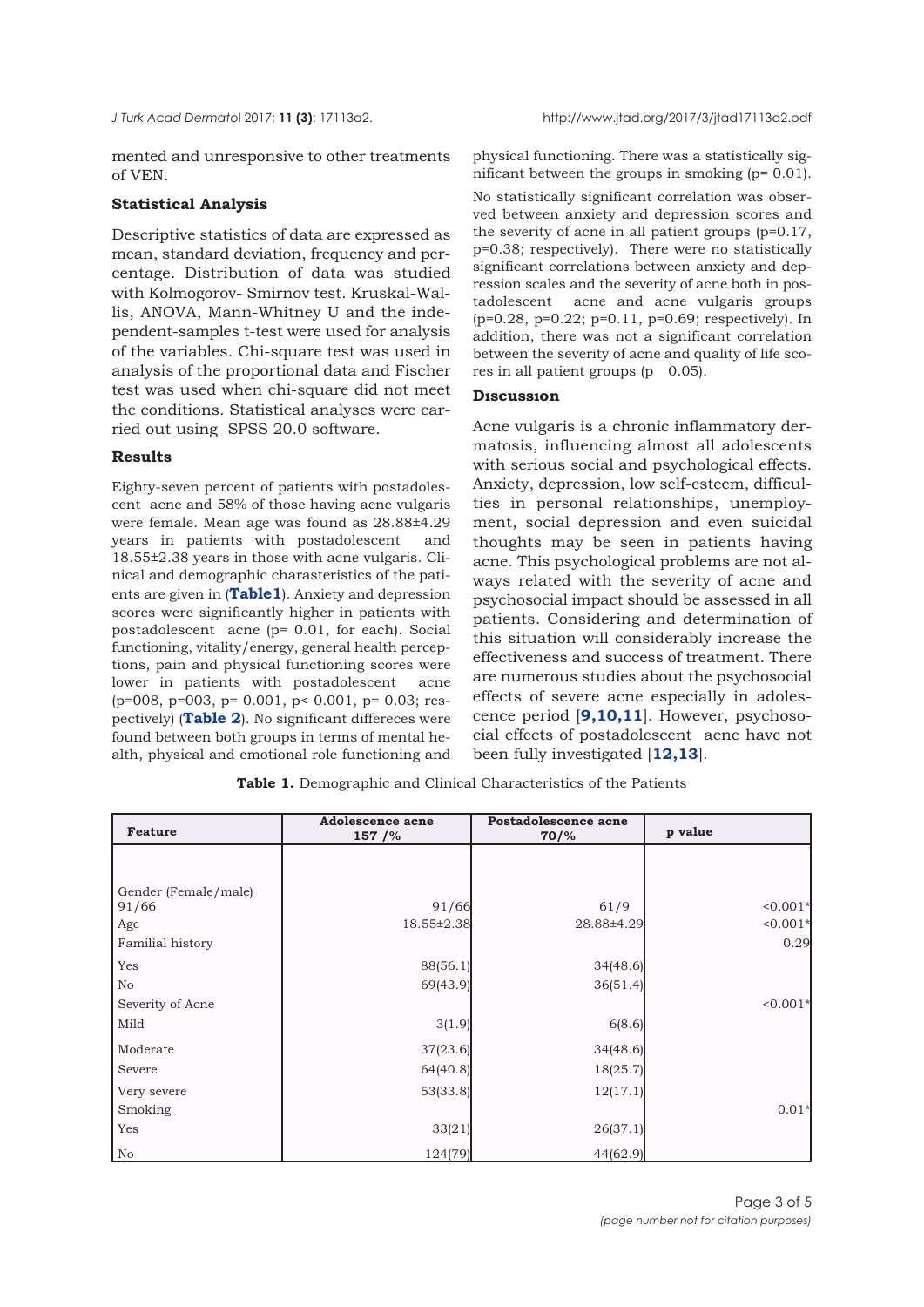<span id="page-3-0"></span>

| <b>Feature</b>             | <b>Adolescence acne</b> | Postadolescence acne | p value    |
|----------------------------|-------------------------|----------------------|------------|
|                            |                         |                      |            |
|                            |                         |                      |            |
| HAD-A                      | 7.57±4.19               | 9.10±4.90            | $0.01*$    |
| HAD-D                      | $5.70 \pm 3.64$         | 7.04±4.02            | $0.01*$    |
| Physical functioning       | 17.45±3.09              | 16.51±2.70           | $0.03*$    |
| Physical role functioning  | $6.90 \pm 1.23$         | $6.67 \pm 1.33$      | 0.20       |
| Pain                       | $9.47 \pm 1.78$         | $8.06 \pm 1.99$      | $< 0.001*$ |
| General Health Perceptions | 18.47±3.68              | 16.71±4.06           | $0.001*$   |
| Vitality                   | 15.73±4.09              | 13.94±4.16           | $0.003*$   |
| Social functioning         | $8.10 \pm 1.77$         | $7.41 \pm 1.86$      | $0.008*$   |
| Emotional role functioning | $4.74 \pm 1.01$         | $4.67 \pm 1.00$      | 0.61       |
| Mental health              | 19.91±5.06              | 19.18±5.10           | 0.31       |

**Table 2.** Comparison of Psychological Test Results Between the Groups

Postadolescent acne is a mild to moderate severity form of acne with the face being often involved. Because facial appearance is important for body image perception of a person, even with low severity acne vulgaris may affect emotional, social and psychological functions. Emotional stress increases adrenal androgens, causing sebaceous [**[14](#page-4-0)**]. Therefore it may play a role in the etiopathogenesis of postadolescent acne, leading to lead psychiatric problems due to acne lesions [**[4](#page-4-0),[12](#page-4-0)**]. In an observation of 10 adult patients with moderate acne lesions, Gupta et al. found depression in 3 patients and reported major depressive episode in 7 patients [**12**]. In the present study, anxiety and depression scores were higher in patients with postadolescent acne than in patients having adolescence acne. Postadolescent acne may be thought to have higher psychiatric comorbidity with the effects of scars which become more evident with skin aging.

Acne vulgaris is known to have negative impact on social life and to cause restrictions in daily social activities such as geting outdoor, dining out and participation to the sportive events. Therefore, impaired quality of life is expected in the patients with acne [**[15](#page-4-0),[16](#page-4-0)**]. Hence, in our study social functioning, vitality, general health perceptions, pain and physical functioning scores were found to be lower in patients with postadolescence acne than in those with adolescance acne. In a study with patients having mild to moderate acne, quality of life has been found to decrease as age increased [**[15](#page-4-0)**]. Similarly, we

found lower qualitiy of life scores in patients having postadolescent acne. In numerous studies, no correlation could be detected between the severity of acne and quality of life. Our findings are also consistent with the literature.

Nicotine causes hyperkeratinization, triggering infundibular epithelial hyperplasia. Therefore, it is thought that smoking may be associated with acne lesions [**[17](#page-4-0)**]. However, the association between acne vulgaris and smoking is controversial. Some studies have reported a correlation between acne vulgaris and smoking, while others could not find such a correlation [**[18,19](#page-4-0)]**.

On the other hand, there is a strong correlation between postadolescence acne and smoking [**[4,20](#page-4-0),[21](#page-4-0)**]. Capitanio et al reported that, 66% of 226 patients with postadolescence acne were smokers. In that study, 72% of the patients with comedonal postadolescence acne and 29% of the patients with papulopustular postadolescent acne were smoking [[4](#page-4-0)]. In their study investigating the relationship between smoking and postadolescent acne, Yang et al. proposed that smoking may lead to acne formation by increasing oxidative stress. In that study, comedones were removed with extraction in the smokers and nonsmokers and proinflammatory cytokines were studies in the samples collected. They found that the levels of IL-1α and LPO were markedly higher and correlated with the severity of acne in the smokers group, but the difference did not reach statistical significance. The authors reported that, a significant result